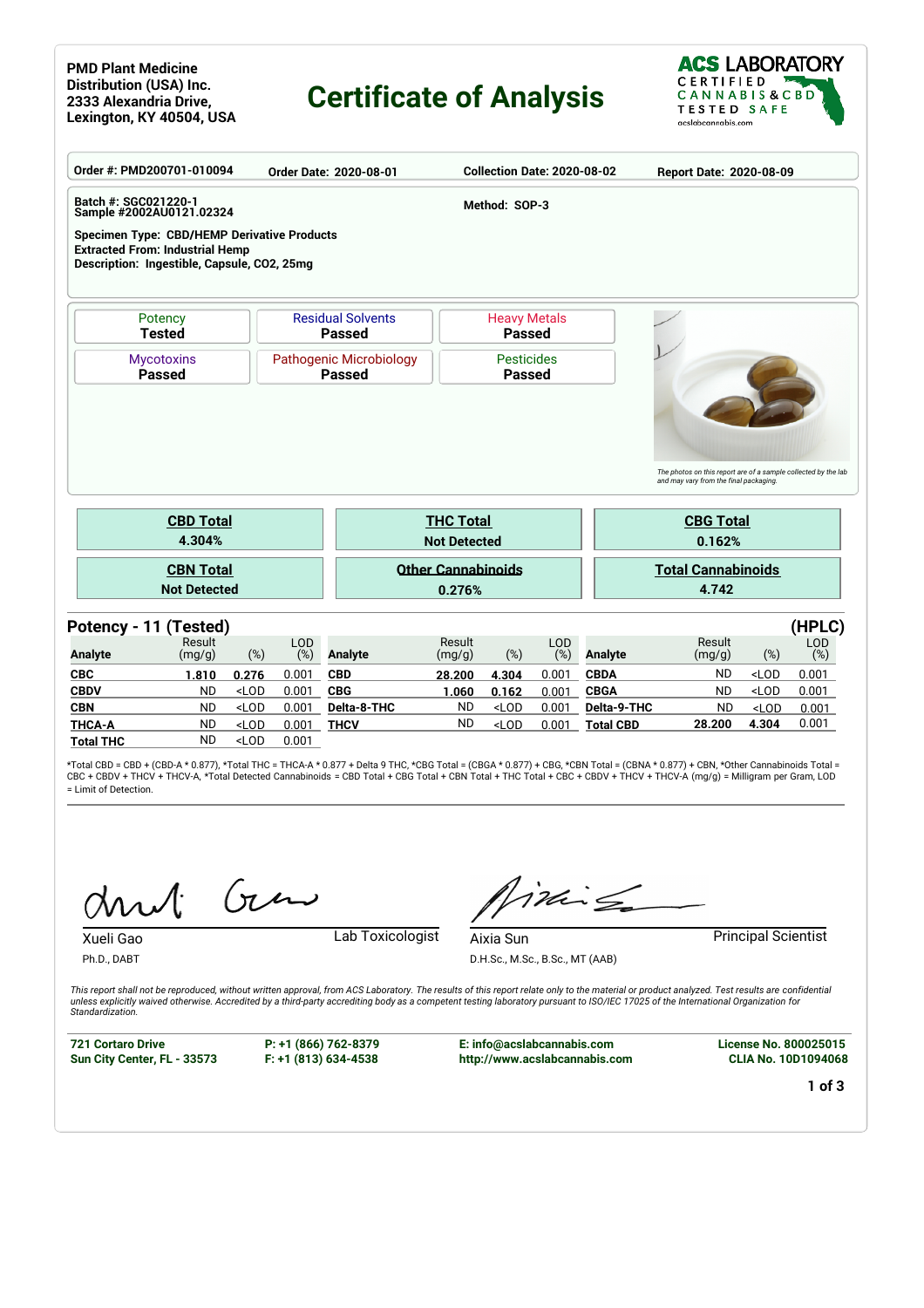#### **PMD Plant Medicine Distribution (USA) Inc. 2333 Alexandria Drive, Lexington, KY 40504, USA**

# **Certificate of Analysis**



| Order #: PMD200701-010094<br>Order Date: 2020-08-01                                                                                  | <b>Collection Date: 2020-08-02</b><br><b>Report Date: 2020-08-09</b> |
|--------------------------------------------------------------------------------------------------------------------------------------|----------------------------------------------------------------------|
| Batch #: SGC021220-1<br>Sample #2002AU0121.02324                                                                                     | Method: SOP-3                                                        |
| Specimen Type: CBD/HEMP Derivative Products<br><b>Extracted From: Industrial Hemp</b><br>Description: Ingestible, Capsule, CO2, 25mg |                                                                      |

## Residual Solvents (Extract Only) (Passed) **(GC/GCMS)** (GC/GCMS)

| Analyte        | Action<br>Level<br>(ppm) | Result<br>(ppm) | LOD<br>(ppm) | Analyte         | Action<br>Level<br>(ppm) | Result<br>(ppm) | LOD <sup>1</sup><br>(ppm) | Analyte         | Action<br>Level<br>(ppm) | Result<br>(ppm) | LOD<br>(ppm) |
|----------------|--------------------------|-----------------|--------------|-----------------|--------------------------|-----------------|---------------------------|-----------------|--------------------------|-----------------|--------------|
| <b>Acetone</b> | 5000                     | <b>ND</b>       | 87.9         | Benzene         | 1.6                      | <b>ND</b>       | l .6                      | Chloroform      | 53                       | ND              | 53           |
| <b>Ethanol</b> | 5000                     | <b>ND</b>       | 26.          | Hexane          | 60                       | <b>ND</b>       | 36.6                      | <b>I-Butane</b> | 5000                     | <b>ND</b>       | 100          |
| Isopropanol    | 5000                     | <b>ND</b>       | 52.3         | <b>Methanol</b> | 3000                     | <b>ND</b>       | 87.9                      | N-Butane        | 5000                     | <b>ND</b>       | 200          |
| Pentane        | 5000                     | ND              | 389.5        | Toluene         | 890                      | <b>ND</b>       | 38.4                      |                 |                          |                 |              |

(ppm) = Parts per Million, (ppm) = (µg/g), , LOD = Limit of Detection.

| <b>Heavy Metals (Passed)</b> |                          |                                                                                                                                                                   |                     |                |                          |                                                                                          |               |           |                          |                 | $(ICP-MS)$   |
|------------------------------|--------------------------|-------------------------------------------------------------------------------------------------------------------------------------------------------------------|---------------------|----------------|--------------------------|------------------------------------------------------------------------------------------|---------------|-----------|--------------------------|-----------------|--------------|
| Analyte                      | Action<br>Level<br>(ppb) | Result<br>(ppb)                                                                                                                                                   | <b>LOD</b><br>(ppb) | <b>Analyte</b> | Action<br>Level<br>(ppb) | Result<br>(ppb)                                                                          | LOD.<br>(ppb) | Analyte   | Action<br>Level<br>(ppb) | Result<br>(ppb) | LOD<br>(ppb) |
| Arsenic (As)                 | 1500                     | <lod< th=""><th>100</th><th>Cadmium (Cd)</th><th>500</th><th><lod< th=""><th>100</th><th>Lead (Pb)</th><th>500</th><th>Passed</th><th>100</th></lod<></th></lod<> | 100                 | Cadmium (Cd)   | 500                      | <lod< th=""><th>100</th><th>Lead (Pb)</th><th>500</th><th>Passed</th><th>100</th></lod<> | 100           | Lead (Pb) | 500                      | Passed          | 100          |
| Mercury (Hg)                 | 3000                     | <lod< th=""><th>100</th><th></th><th></th><th></th><th></th><th></th><th></th><th></th><th></th></lod<>                                                           | 100                 |                |                          |                                                                                          |               |           |                          |                 |              |

(ppb) = Parts per Billion, (ppb) = (µg/kg), , LOD = Limit of Detection.

| <b>Mycotoxins (Passed)</b> |                          |                                                                                                                                                                                            |              |                        |                          |                                                                                                            |              |                     |                          |                                | (LCMS/MS)    |
|----------------------------|--------------------------|--------------------------------------------------------------------------------------------------------------------------------------------------------------------------------------------|--------------|------------------------|--------------------------|------------------------------------------------------------------------------------------------------------|--------------|---------------------|--------------------------|--------------------------------|--------------|
| <b>Analyte</b>             | Action<br>Level<br>(ppb) | Result<br>(ppb)                                                                                                                                                                            | ∟OD<br>(ppb) | <b>Analyte</b>         | Action<br>Level<br>(ppb) | Result<br>(ppb)                                                                                            | LOD<br>(ppb) | <b>Analyte</b>      | Action<br>Level<br>(ppb) | Result<br>(ppb)                | LOD<br>(ppb) |
| <b>Aflatoxin B1</b>        |                          | <lod< th=""><th>h</th><th><b>Aflatoxin B2</b></th><th></th><th><lod< th=""><th></th><th><b>Aflatoxin G1</b></th><th></th><th><lod< th=""><th></th></lod<></th></lod<></th></lod<>          | h            | <b>Aflatoxin B2</b>    |                          | <lod< th=""><th></th><th><b>Aflatoxin G1</b></th><th></th><th><lod< th=""><th></th></lod<></th></lod<>     |              | <b>Aflatoxin G1</b> |                          | <lod< th=""><th></th></lod<>   |              |
| <b>Aflatoxin G2</b>        |                          | <lod< th=""><th>6</th><th><b>Aflatoxin Total</b></th><th>20</th><th><lod< th=""><th></th><th><b>Ochratoxin A</b></th><th>20</th><th><lod< th=""><th>12</th></lod<></th></lod<></th></lod<> | 6            | <b>Aflatoxin Total</b> | 20                       | <lod< th=""><th></th><th><b>Ochratoxin A</b></th><th>20</th><th><lod< th=""><th>12</th></lod<></th></lod<> |              | <b>Ochratoxin A</b> | 20                       | <lod< th=""><th>12</th></lod<> | 12           |

(ppb) = Parts per Billion, (ppb) = (µg/kg), , LOD = Limit of Detection.

 $G_{\nu}$  $\mathcal{A}$ 

Xueli Gao Lab Toxicologist

inis

**Aixia Sun Principal Scientist** D.H.Sc., M.Sc., B.Sc., MT (AAB)

*This report shall not be reproduced, without written approval, from ACS Laboratory. The results of this report relate only to the material or product analyzed. Test results are confidential unless explicitly waived otherwise. Accredited by a third-party accrediting body as a competent testing laboratory pursuant to ISO/IEC 17025 of the International Organization for Standardization.*

**721 Cortaro Drive Sun City Center, FL - 33573**

Ph.D., DABT

**P: +1 (866) 762-8379 F: +1 (813) 634-4538**

**E: info@acslabcannabis.com http://www.acslabcannabis.com** **License No. 800025015 CLIA No. 10D1094068**

**2 of 3**